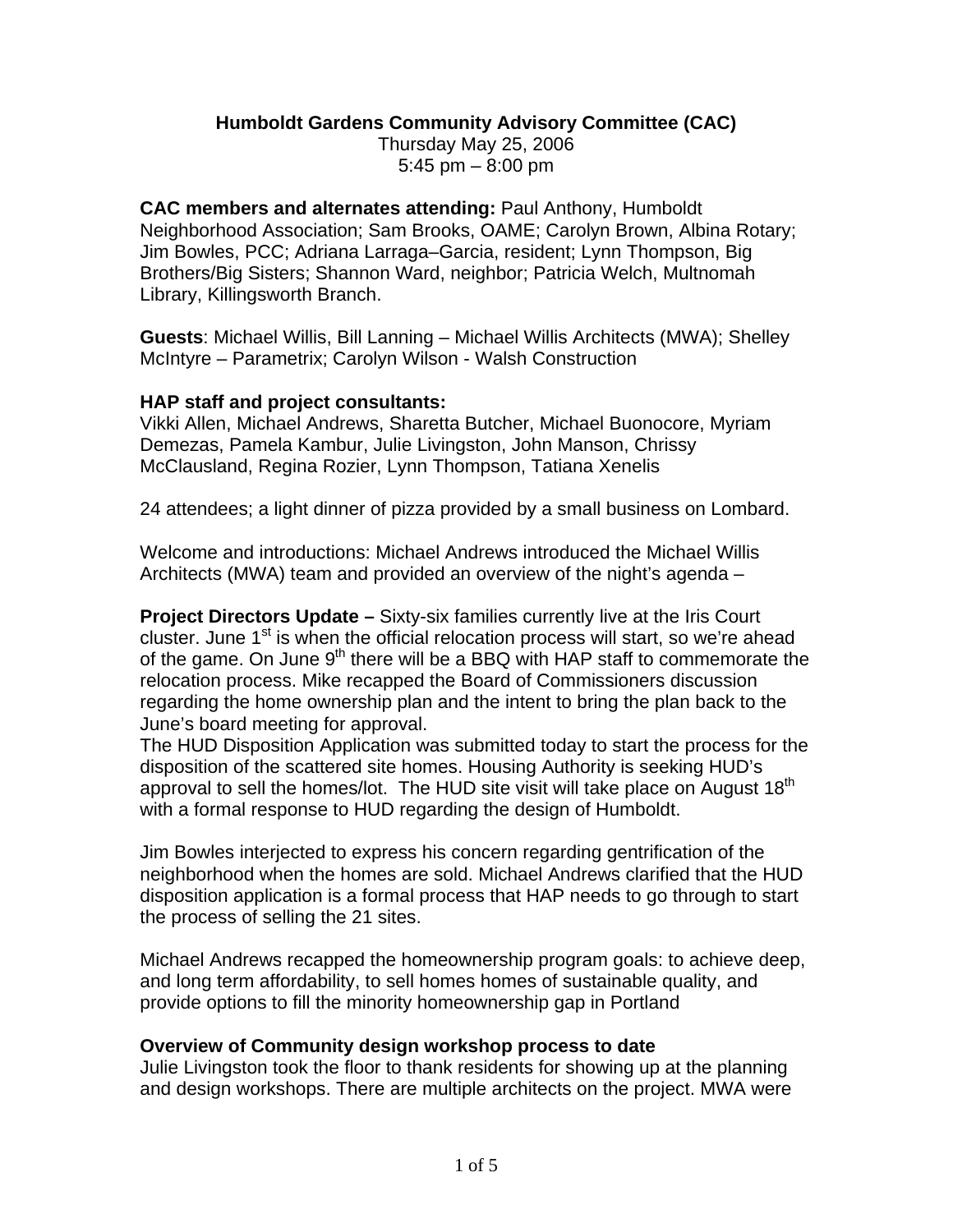selected through a competitive process. Michael Willis has been leading the design workshops. Julie updated the group that she is optimistic that HAP will be able to secure the city parking lot on the west side of the site – the deal is not closed, but negotiations are positive.

Julie added that the focus of resident outreach includes resident safety and addressing resident's concerns through architectural design. This is a preview of what will be going into HUD in August as part of the revitalization plan.

# **Mini – Workshop:** *what do CAC members think about current site plan and housing design options?*

Michael Willis took the floor to recap the process of the Saturday design workshops and how each workshop builds upon the previous sessions to incorporate ideas and address issues.

- Workshop One included understanding the site limitations regarding access, and interviewing maintenance staff to understand the sites limitations.
- The second Workshop included discussions around safety and security regarding the current site plans from a resident and neighbor perspective.
- The third Workshop narrowed the universe of ideas for the site plan down to two options of inhabiting the site. Revised Option C plan integrates the comments together to take the 2<sup>nd</sup> plan forward for approval. This Option C incorporates design details, such as canopies over doors, how to encourage "eyes on the street", and the location of porches. Landscape architects McDonald and Co. introduced landscaping themes for the final site plan, Revised Option C.

**Site Plan Options B and C:** Option B is an approach that eliminates the barrier between Sumner and Vancouver essentially connecting Haight to Sumner. This idea connects the street back to the grid of surrounding streets. This eliminates the housing authority "mote" design ideas that were employed in the 1940's; these old design standards isolate the public housing community from the larger neighborhood. It also creates social problems based on isolating the site and its inhabitants. Webster connects to Vancouver connecting the townhomes and mixed-use building. Option B also has larger green areas of congregated green spaces rather than smaller green parks. In both options, the landscape architects focused on the gradual flow of green spaces as one moves from public street, to walkways, to private yards.

At the last Saturday session, there were positive comments for both Option B and C.

The design approach was to arrive at a solution that eliminates spaces that prevented "eyes on the neighborhood".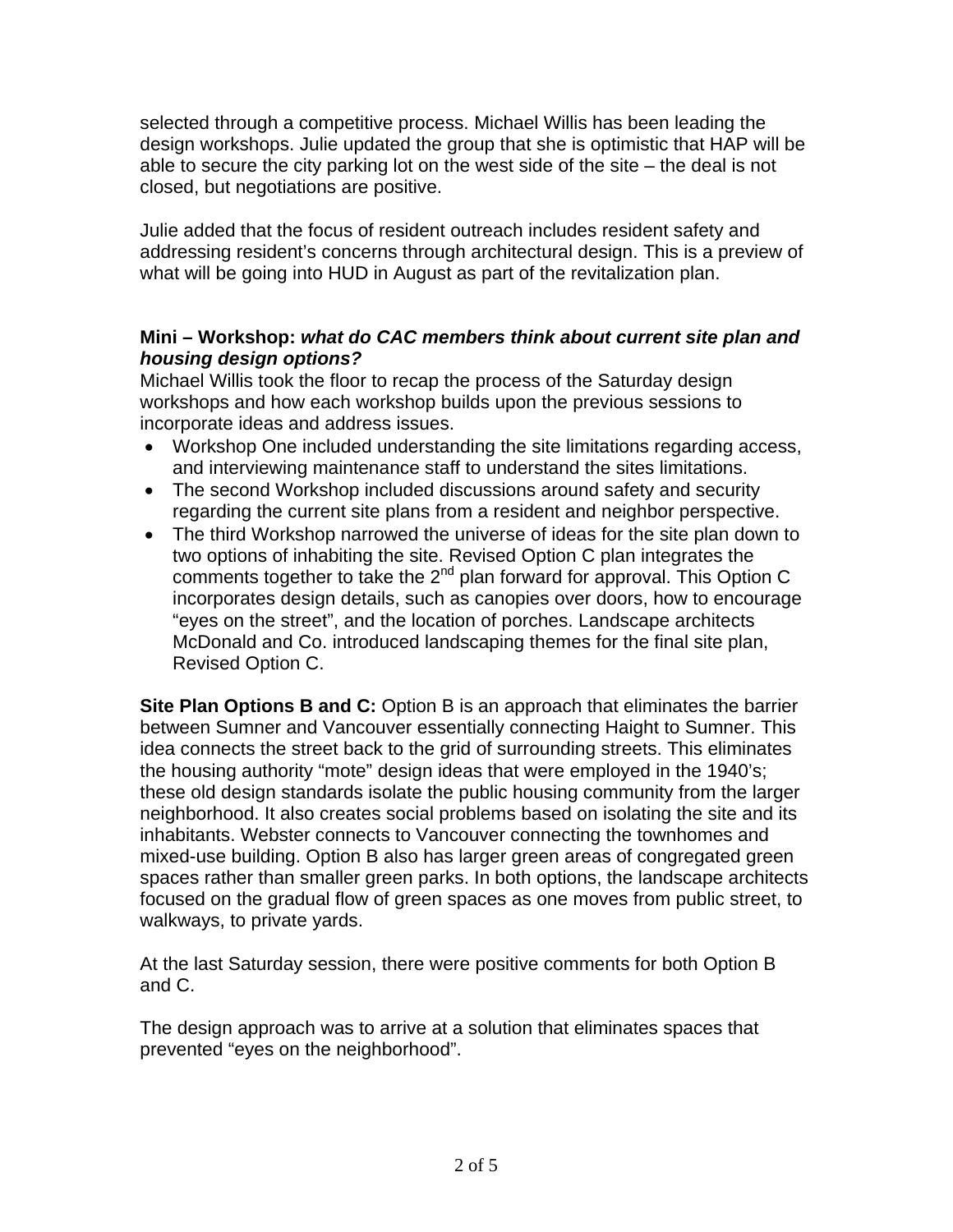The mixed-use four story building on Vancouver assimilates the head Start program, services and community meeting space.

The WMA team is now focusing on very specific architectural designs. The current plans show the placement of green spaces and buildings, but not the specific architectural elements that will be incorporated into the design of the multifamily homes and mixed-use building.

#### **Audience Discussion**

Jim Boyles commented that PCC has made a 65 million dollar investment in the Humboldt and surrounding community with the Cascade campus: He does not want to lose the families that the school serves to gentrification.

There were comments from audience members to clarify that the relocated families would have the first option to move back to the revitalized site. Michael Willis agreed that this is the approach HAP is taking.

Jim Boyles highlighted that from a historical perspective, in the 1950's – 70's there were higher rates of African-American and other minority home ownership in the neighborhood. Gentrification begins with losing your home and then having to lean on the public housing option.

Michael Willis shared stories of public housing redevelopment that has helped to revitalize the neighborhood. The perception of public housing changes to attract different types of households; families were attracted to the for-sale opportunities.

Sam Brookes commented that in order to link home ownership opportunities with wealth creation there must be the connection to economic development opportunities. This is the full spectrum conversation that needs to take place.

Michael Willis asked for other comments regarding the public access, connected streets, multi-service buildings.

Lynn Thompson commented on the access for cyclists in terms of feeling protected from vehicles.

Pamela Kambur mentioned that there are discussions with neighbors underway from Park Terrace about connection and access to their site – in order to acknowledge the neighbors in the surrounding larger community.

Julie Livingston piped up that the site has generally been difficult because it is landlocked. The team is not in the position to push streets through but HAP plans to put in a pedestrian walkway to connect to Vancouver to meet the City of Portland's pedestrian goals. Michael Andrews mentioned that there was outreach to Park Terrace residents and HAP has been invited to their board meeting in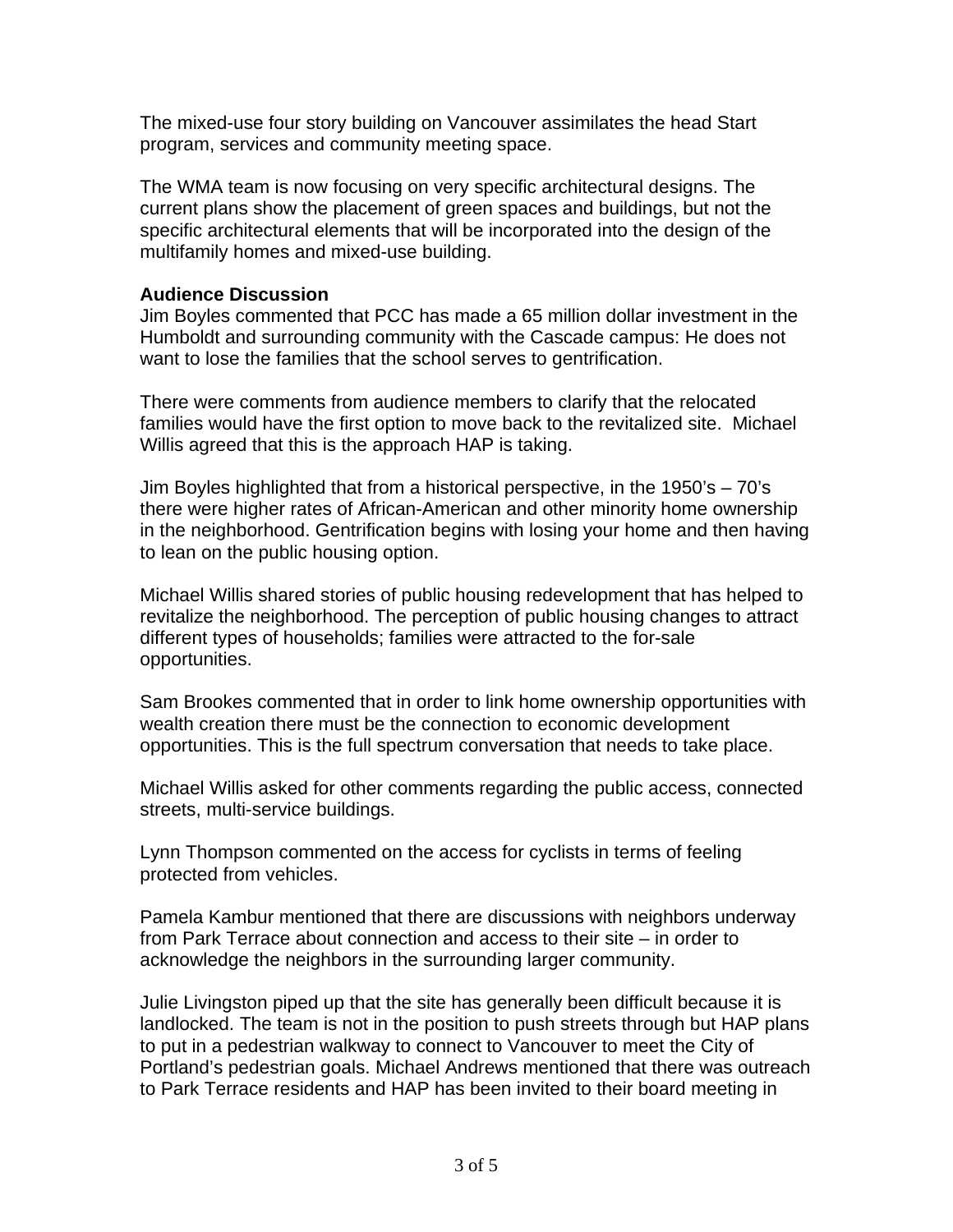June to discuss programs/ services connection, pedestrian connections and other design elements with Humboldt Gardens.

Carolyn Brown asked about on street parking options. Michael Willis commented that parking for the houses will be on site via parking pads.

Julie commented that there's a perception that there isn't enough parking onsite, rather residents park on the street to keep an eye on their vehicle – they don't use the parking lot since it is isolated. Revised Option C corrects this problem.

When prompted by Pamela Kambur, Paul Anthony, from Humboldt Neighborhood Association, commented that neighborhood association members are overjoyed about this design option. Specific to the size, or massing,of the mixed-use buildings on Vancouver that had caused concerns at the time of the grant proposal, Paul commented the neighborhood is cautiously optimistic and continuing to participate in the design process.

Julie clarified that when the grant was written, there were two mixed-use buildings. Over time as the design process continues, and in order to create green space while keeping density, the "one" building idea emerged. The main entry to this building will be at Webster for the residential lobby. This entrance location allows integration into the larger community.

Patricia Welch asked about how will the neighborhood maintain the green space and community gardens? Paul Anthony commented that head of maintenance at Iris Court added that there should be one big green space for ease of maintenance. Revised Option C from workshop 3 addresses this issue.

Jim Boyles talked about what services Hacienda CDC integrated into their new community: a credit union, a health clinic, a Head Start building in the infrastructure to help build people's lives. This is a positive approach to help families reconstruct their lives.

Julie commented when the Albina Community Plan was adopted by council it created a small, walkable commercial zone. And thirteen years later there isn't any commercial space and HAP hopes that the Head Start is one way to jump start this commercial revitalization process.

Patricia Welch asked about what services are being offered at New Columbia (NC). Pamela Kambur commented that Big City Produce and PCC learning center is opening as part of the Main Street on Trenton (grand opening on June  $6<sup>th</sup>$ ). Michael emphasized that the difference between NC and Humboldt Garden is that NC is more isolated – there was a different neighborhood dynamic at NC because of the lack of adjacent commercial zones. What we can do at Humboldt